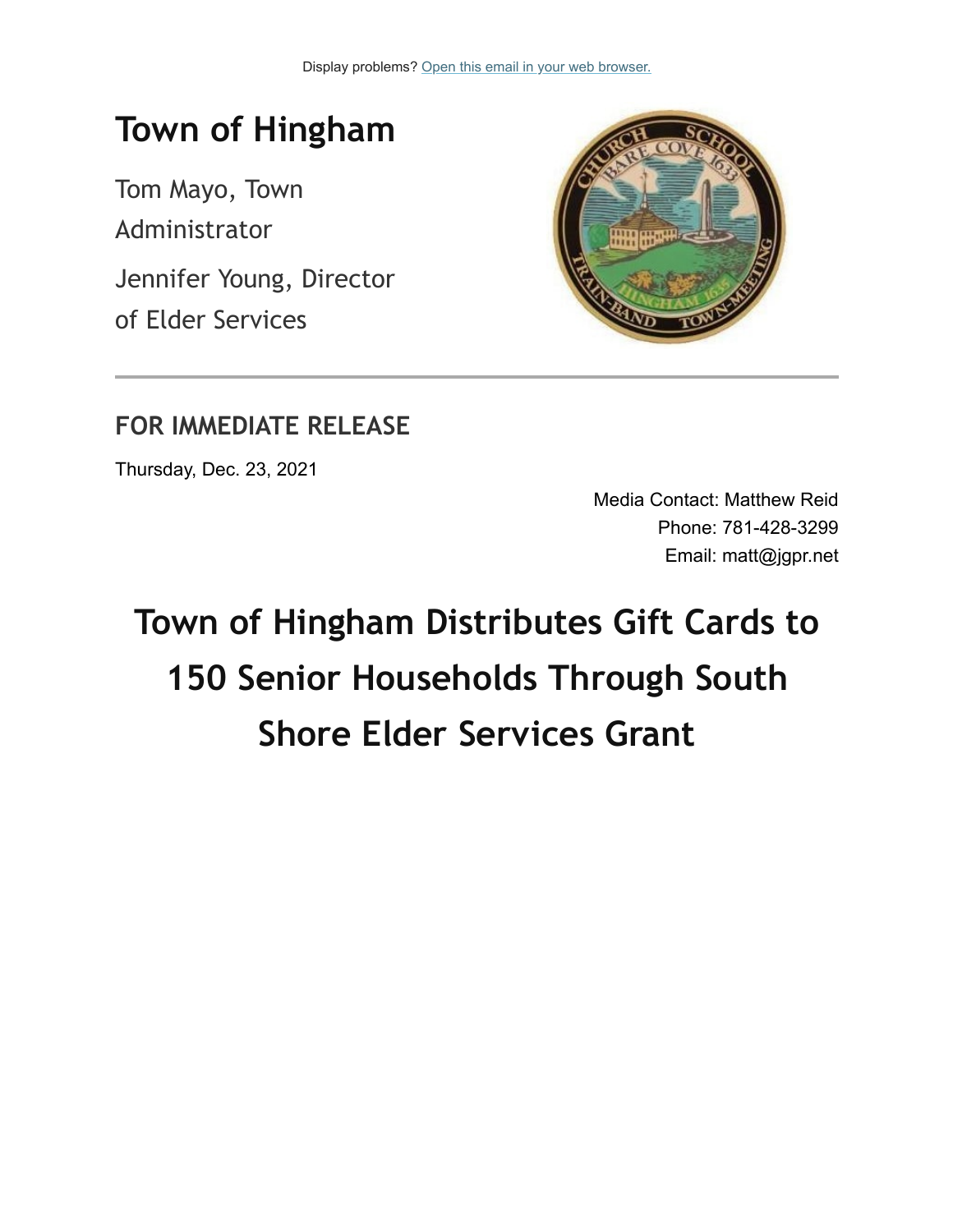

*Chris Coleman of South Shore Elder Services, along with Kathy Glenzel and Terry McDonald from the Hingham Senior Center, distributed gift cards to seniors at the Lincoln School Apartments on Wednesday, Dec. 15. (Photo courtesy Town of Hingham)*

HINGHAM — Town Administrator Tom Mayo and Director of Elder Services Jennifer Young are pleased to announce that the Town of Hingham has been awarded a \$10,000 American Rescue Plan Act (ARPA) grant through South Shore Elder Services to help address Hingham senior resident food insecurity.

The funds from the grant are to be expended by April of 2024, and the first use of the grant took place this week with the distribution of \$10 Stop and Shop gift cards to Hingham seniors.

The gift cards were given to each senior apartment with a resident 60 years old or older at both the Lincoln School Apartments and the Hingham Housing Authority's Thaxter Street Apartments ahead of the Christmas holiday. One gift card was given per unit, and the distribution aided approximately 150 individuals or households in the community.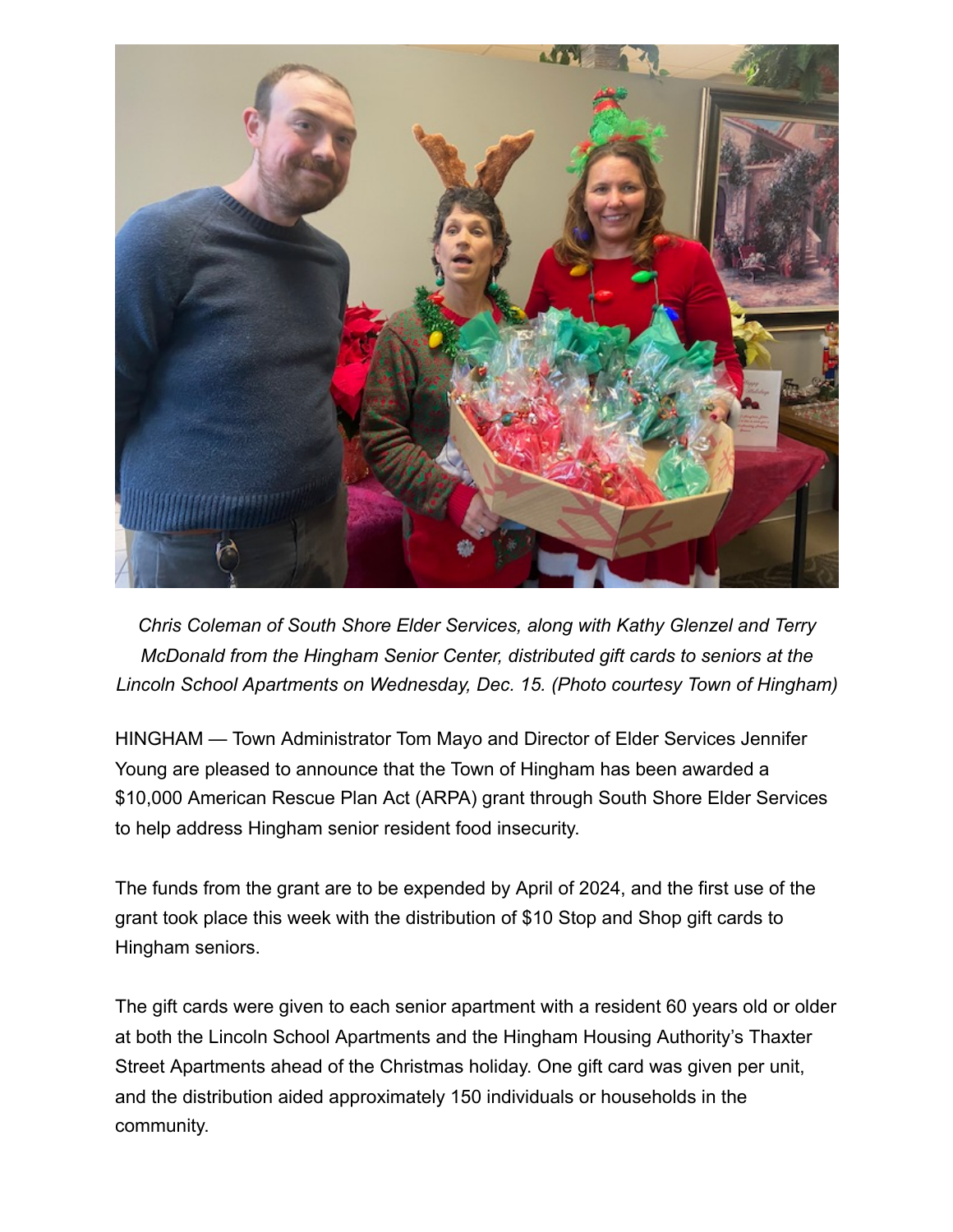Gift cards were distributed to seniors at the Lincoln School Apartments on Wednesday, Dec. 15 and at the Thaxter Apartments on Thursday, Dec. 16.

The Town sought to find a way to use the funds that would help a portion of the senior population that might not otherwise seek needed assistance during the holiday season. Ways for how to use the remaining portions of the grant funding are currently being planned.

"While a \$10 gift card might not seem like much, it can make a big difference for seniors living on fixed incomes this time of year," Director Young said. "The Town thanks South Shore Elder Services for securing these funds, and for the management of these two apartment complexes for coordinating the distribution of the gift cards so we could provide assistance to so many seniors in our community."



###

*The Town of Hingham distributed gift cards to seniors at the Lincoln School Apartments on Wednesday, Dec. 15. (Photo courtesy Town of Hingham)*